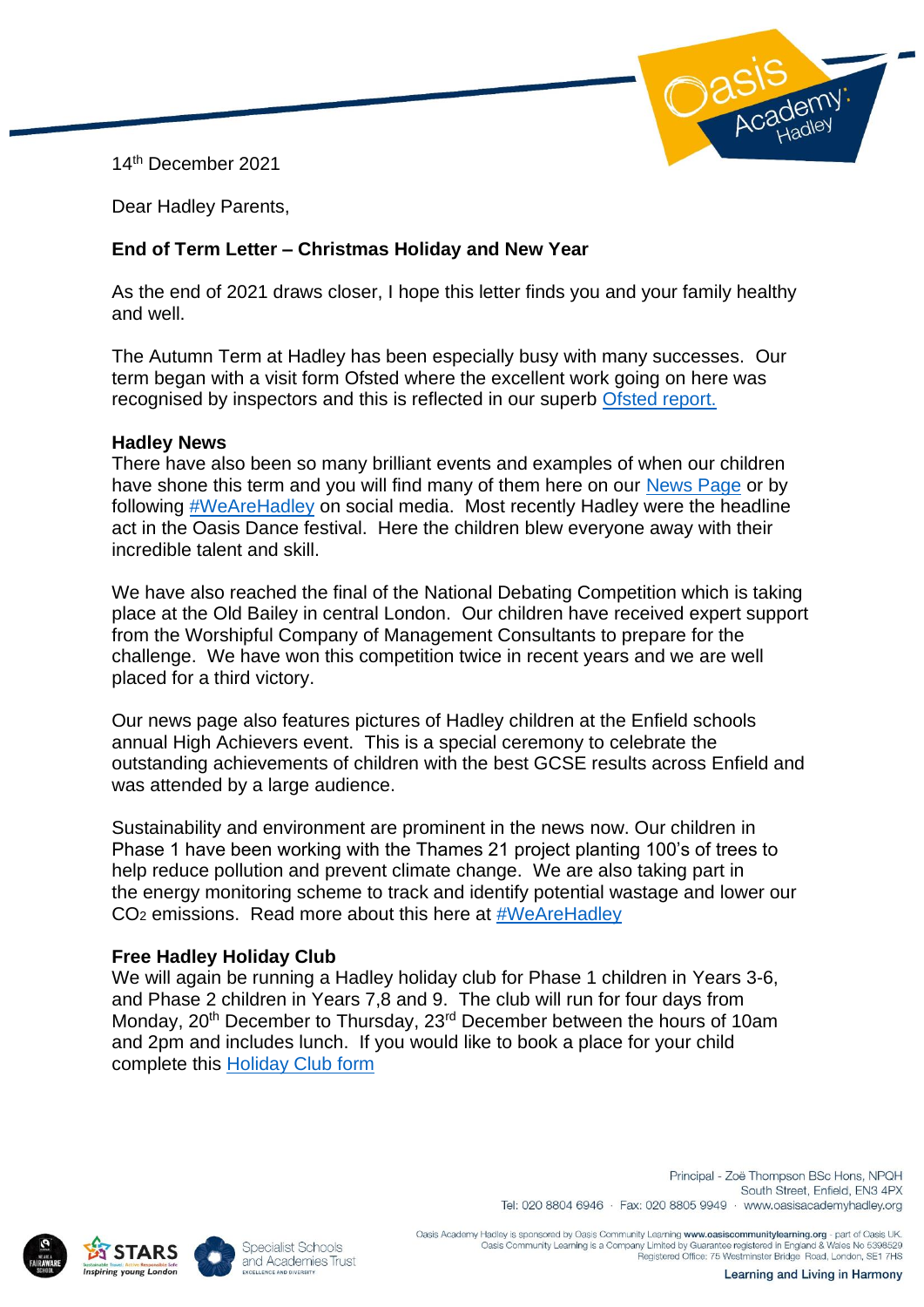## **Covid-19 update**

As coronavirus continues be very much part of all our lives, I am attaching an update outlining the steps we are taking at Hadley to keep everyone safe, including information about testing for Phase 2 children on 4th January 2022.

Providing the current guidance does not change, I am expecting **all children to return to Hadley as normal on Wednesday, 5 th January 2022.**

The last day of term for everybody, will be Friday, 17<sup>th</sup> December at 12noon. AM Nursery will finish at 11:30am.

Wishing you all a restful holiday and a Happy New Year.

Yours sincerely,

Zoё Thompson Principal